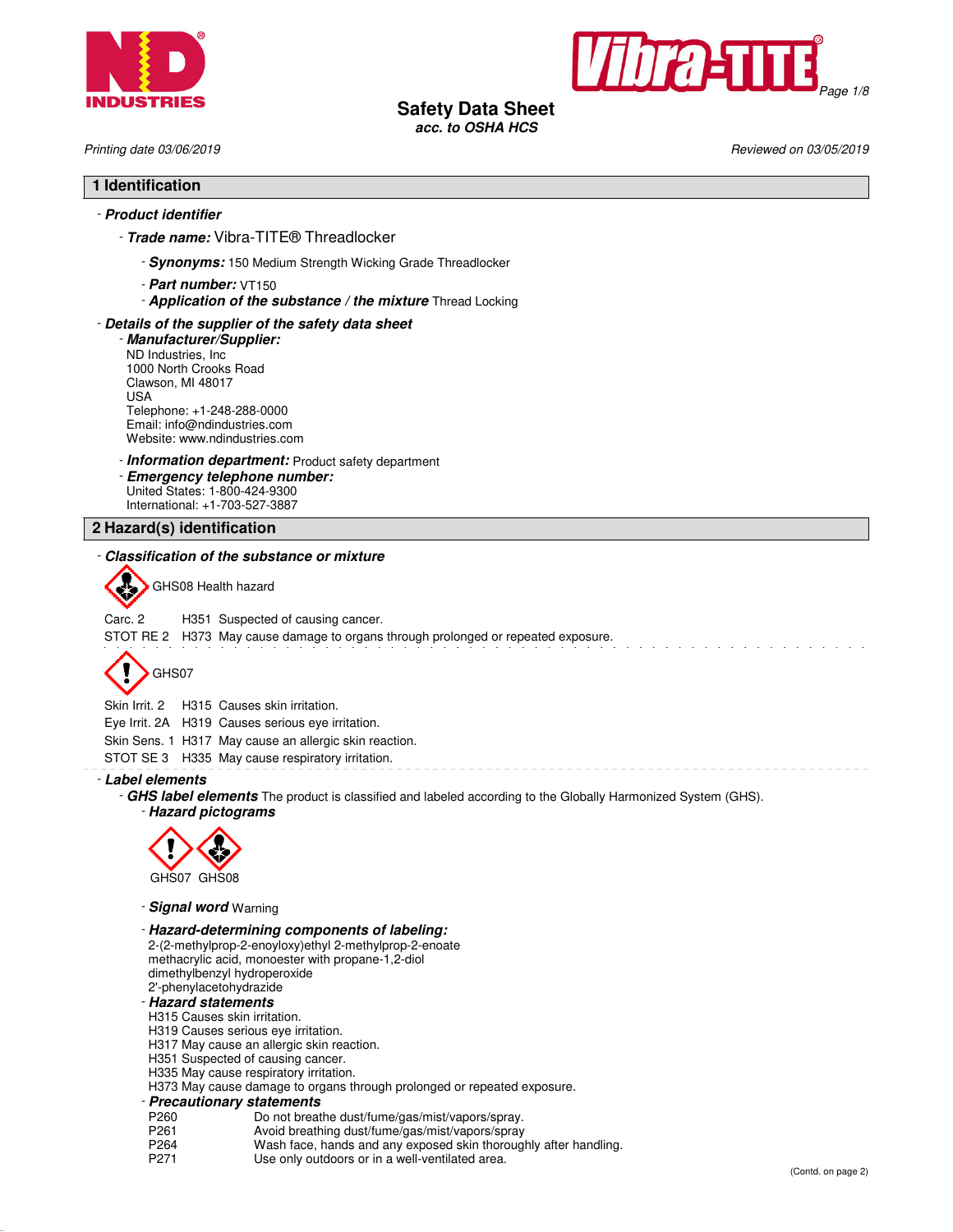#### **Safety Data Sheet acc. to OSHA HCS**

Printing date 03/06/2019 Reviewed on 03/05/2019

### **Trade name:** Vibra-TITE® Threadlocker

(Contd. of page 1) P272 Contaminated work clothing must not be allowed out of the workplace.<br>P280 Wear protective aloves/protective clothing/eve protection/face protectic P280 Wear protective gloves/protective clothing/eye protection/face protection.<br>P280 Wear protective gloves. P280 Wear protective gloves.<br>P280 Wear eve protection / fa P280 Wear eye protection / face protection.<br>P304+P340 IF INHALED: Remove person to fresh IF INHALED: Remove person to fresh air and keep comfortable for breathing. P305+P351+P338 If in eyes: Rinse cautiously with water for several minutes. Remove contact lenses, if present and easy to do. Continue rinsing. P308+P313 IF exposed or concerned: Get medical advice/attention.<br>P312 Call a poison center/doctor if you feel unwell. P312 Call a poison center/doctor if you feel unwell.<br>P314 Get medical advice/attention if you feel unwe P314 Get medical advice/attention if you feel unwell. P362+P364 Take off contaminated clothing and wash it before reuse.<br>P332+P313 If skin irritation occurs: Get medical advice/attention. P332+P313 If skin irritation occurs: Get medical advice/attention.<br>P333+P313 If skin irritation or rash occurs: Get medical advice/at P333+P313 If skin irritation or rash occurs: Get medical advice/attention.<br>P321 Specific treatment (see on this label). P321 Specific treatment (see on this label).<br>P337+P313 If eye irritation persists: Get medical a P337+P313 If eye irritation persists: Get medical advice/attention.<br>P363 Wash contaminated clothing before reuse. P363 Wash contaminated clothing before reuse.<br>P403+P233 Store in a well-ventilated place. Keep conta P403+P233 Store in a well-ventilated place. Keep container tightly closed.<br>P405 Store locked up. P405 Store locked up.<br>P501 Dispose of conte Dispose of contents/container in accordance with local/regional/national/international regulations. - **Classification system:** - **NFPA ratings (scale 0 - 4)** 1  $\overline{0}$  $Health = 2$  $Fire = 1$  $Reactivity = 0$ 

- **HMIS-ratings (scale 0 - 4)**

| <b>HEALTH</b> | $\frac{1}{2}$ Health = $2$                   |
|---------------|----------------------------------------------|
| <b>FIRE</b>   | $\P$ Fire = 1                                |
|               | <b>REACTIVITY</b> $\boxed{0}$ Reactivity = 0 |

#### - **Other hazards**

2

- **Results of PBT and vPvB assessment**

- **PBT:** Not applicable.
- **vPvB:** Not applicable.

# **3 Composition/information on ingredients**

### - **Chemical characterization: Mixtures**

- **Description:** Mixture of the substances listed below with nonhazardous additions.

### - **Dangerous components:**

|                             | <b>Dangerous components.</b>                                                                                                                                                   |            |
|-----------------------------|--------------------------------------------------------------------------------------------------------------------------------------------------------------------------------|------------|
|                             | CAS: 25852-47-5 2-(2-methylprop-2-enoyloxy)ethyl 2-methylprop-2-enoate                                                                                                         | $70 - 79%$ |
|                             | Skin Irrit. 2, H315; Eye Irrit. 2A, H319; STOT SE 3, H335                                                                                                                      |            |
|                             | CAS: 27813-02-1 methacrylic acid, monoester with propane-1,2-diol                                                                                                              | $10 - 19%$ |
|                             | Eye Irrit. 2A, H319; Skin Sens. 1, H317                                                                                                                                        |            |
|                             | Modified Epoxy Acrylate Oligomer                                                                                                                                               | $-4%$      |
|                             | Skin Irrit. 2, H315; Flam. Liq. 4, H227; Eye Irrit. 2B, H320                                                                                                                   |            |
| CAS: 80-15-9                | dimethylbenzyl hydroperoxide                                                                                                                                                   | $-4%$      |
|                             | Self-react. F, H242; Org. Perox. E, H242; Acute Tox. 3, H311; STOT RE 2, H373; Asp. Tox. 1, H304; Eve<br>Dam. 1, H318; Acute Tox. 4, H302; STOT SE 3, H335; Flam. Lig. 4, H227 |            |
| CAS: 114-83-0               | 2'-phenylacetohydrazide                                                                                                                                                        | $\leq 1\%$ |
|                             | Acute Tox. 4, H302; Skin Irrit. 2, H315; Eye Irrit. 2A, H319; Skin Sens. 1, H317; STOT SE 3, H335                                                                              |            |
| CAS: 98-82-8                | cumene                                                                                                                                                                         | $\leq 1\%$ |
|                             | Flam. Lig. 3, H226; Carc. 2, H351; Asp. Tox. 1, H304; Acute Tox. 4, H302; STOT SE 3, H335                                                                                      |            |
| <b>4 First-aid measures</b> |                                                                                                                                                                                |            |

# - **Description of first aid measures**

### - **After inhalation:**

In case of unconsciousness place patient stably in side position for transportation.

- **Most important symptoms and effects, both acute and delayed** No further relevant information available. - **Indication of any immediate medical attention and special treatment needed**

No further relevant information available.

Supply fresh air; consult doctor in case of complaints.

<sup>-</sup> **After skin contact:** Immediately wash with water and soap and rinse thoroughly.

<sup>-</sup> **After eye contact:** Rinse opened eye for several minutes under running water. If symptoms persist, consult a doctor.

<sup>-</sup> **After swallowing:** If symptoms persist consult doctor.

<sup>-</sup> **Information for doctor:**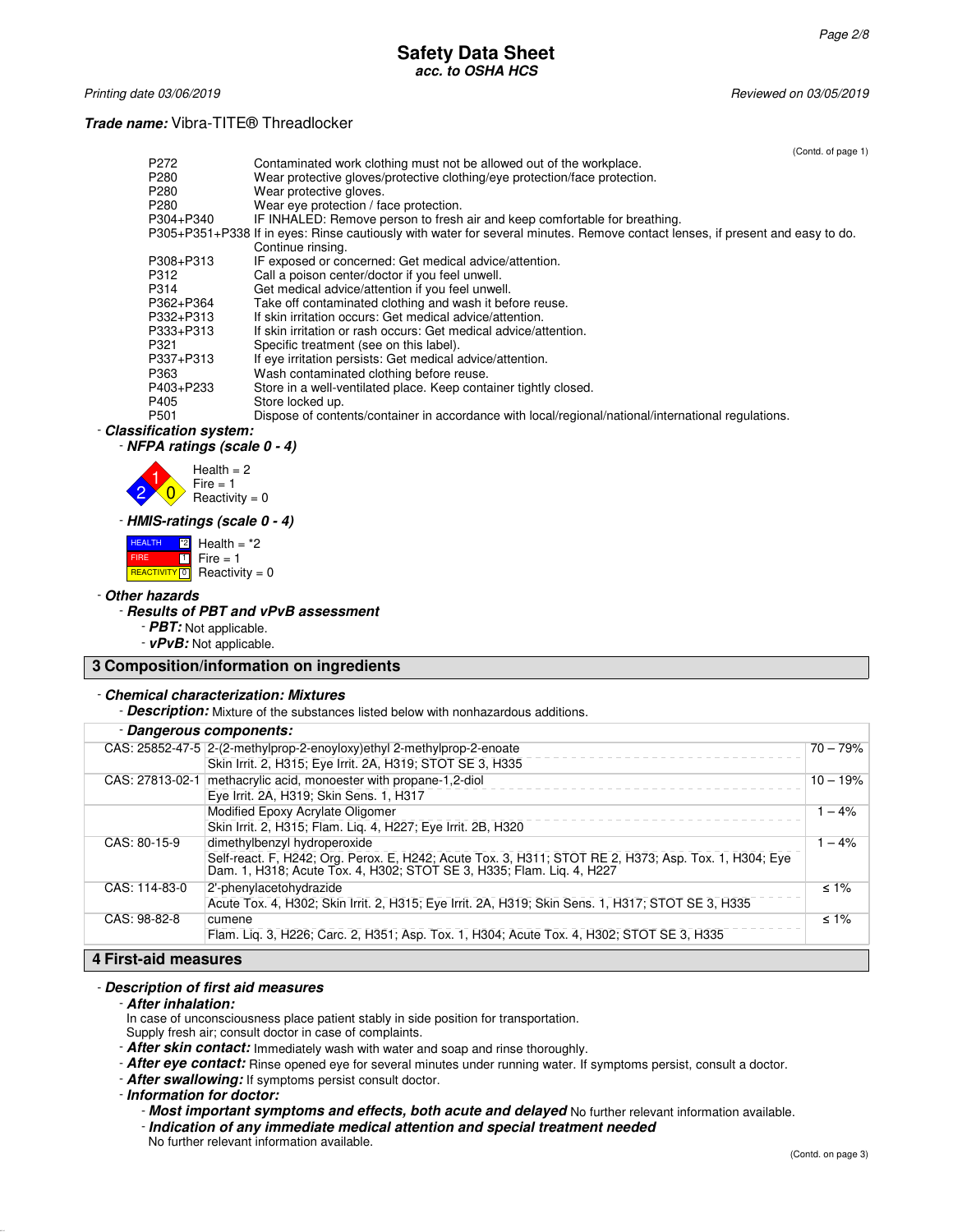Printing date 03/06/2019 **Reviewed on 03/05/2019** 

# **Trade name:** Vibra-TITE® Threadlocker

| (Contd. of page 2)                                                                                                                                                                                                                                                                                                                                                                                                                                                                                                                                                                                                                                                                                                                                                                                                   |
|----------------------------------------------------------------------------------------------------------------------------------------------------------------------------------------------------------------------------------------------------------------------------------------------------------------------------------------------------------------------------------------------------------------------------------------------------------------------------------------------------------------------------------------------------------------------------------------------------------------------------------------------------------------------------------------------------------------------------------------------------------------------------------------------------------------------|
| 5 Fire-fighting measures                                                                                                                                                                                                                                                                                                                                                                                                                                                                                                                                                                                                                                                                                                                                                                                             |
| - Extinguishing media<br>- Suitable extinguishing agents:<br>CO2, extinguishing powder or water spray. Fight larger fires with water spray or alcohol resistant foam.<br>CO2, sand, extinguishing powder. Do not use water.<br>- For safety reasons unsuitable extinguishing agents: Water<br>- Special hazards arising from the substance or mixture No further relevant information available.<br>- Advice for firefighters<br>- Protective equipment:<br>Wear self-contained respiratory protective device.<br>Wear fully protective suit.                                                                                                                                                                                                                                                                        |
| 6 Accidental release measures                                                                                                                                                                                                                                                                                                                                                                                                                                                                                                                                                                                                                                                                                                                                                                                        |
| - Personal precautions, protective equipment and emergency procedures<br>Wear protective equipment. Keep unprotected persons away.<br>Ensure adequate ventilation<br>Wear protective clothing.<br>- <b>Environmental precautions:</b> Do not allow to enter sewers/ surface or ground water.<br>- Methods and material for containment and cleaning up:<br>Absorb with liquid-binding material (sand, diatomite, acid binders, universal binders, sawdust).<br>Ensure adequate ventilation.<br>Do not flush with water or aqueous cleansing agents<br>Dispose of the collected material according to regulations.<br>- Reference to other sections<br>See Section 7 for information on safe handling.<br>See Section 8 for information on personal protection equipment.<br>See Section 13 for disposal information. |
| 7 Handling and storage                                                                                                                                                                                                                                                                                                                                                                                                                                                                                                                                                                                                                                                                                                                                                                                               |
| - Handling:<br>- Precautions for safe handling<br>Ensure good ventilation/exhaustion at the workplace.<br>Prevent formation of aerosols.<br>No special precautions are necessary if used correctly.<br>- Information about protection against explosions and fires:<br>Keep ignition sources away - Do not smoke.<br>Protect against electrostatic charges.                                                                                                                                                                                                                                                                                                                                                                                                                                                          |
| - Conditions for safe storage, including any incompatibilities<br>- Storage:<br>- Requirements to be met by storerooms and receptacles: No special requirements.<br>- Information about storage in one common storage facility: Not required.<br>- Further information about storage conditions:<br>Keep receptacle tightly sealed.<br>Store in cool, dry conditions in well sealed receptacles.<br>- Specific end use(s) No further relevant information available.                                                                                                                                                                                                                                                                                                                                                 |
| 8 Exposure controls/personal protection                                                                                                                                                                                                                                                                                                                                                                                                                                                                                                                                                                                                                                                                                                                                                                              |
| - Additional information about design of technical systems: No further data; see item 7.                                                                                                                                                                                                                                                                                                                                                                                                                                                                                                                                                                                                                                                                                                                             |
| - Control parameters<br>- Components with limit values that require monitoring at the workplace:<br>The following constituents are the only constituents of the product which have a PEL. TLV or other recommended exposure limit.<br>At this time, the other constituents have no known exposure limits.                                                                                                                                                                                                                                                                                                                                                                                                                                                                                                            |

|            | CAS: 80-15-9 dimethylbenzyl hydroperoxide                                         |
|------------|-----------------------------------------------------------------------------------|
|            | WEEL Long-term value: $6 \text{ mg/m}^3$ , 1 ppm<br>Skin                          |
|            | CAS: 98-82-8 cumene                                                               |
| PEL        | Long-term value: $245 \text{ mg/m}^3$ , 50 ppm<br>Skin                            |
| <b>REL</b> | Long-term value: $245 \text{ mg/m}^3$ , 50 ppm<br>Skin                            |
| TLV        | Long-term value: $(246)$ NIC-0.5 mg/m <sup>3</sup> , $(50)$ NIC-0.1 ppm<br>NIC-A3 |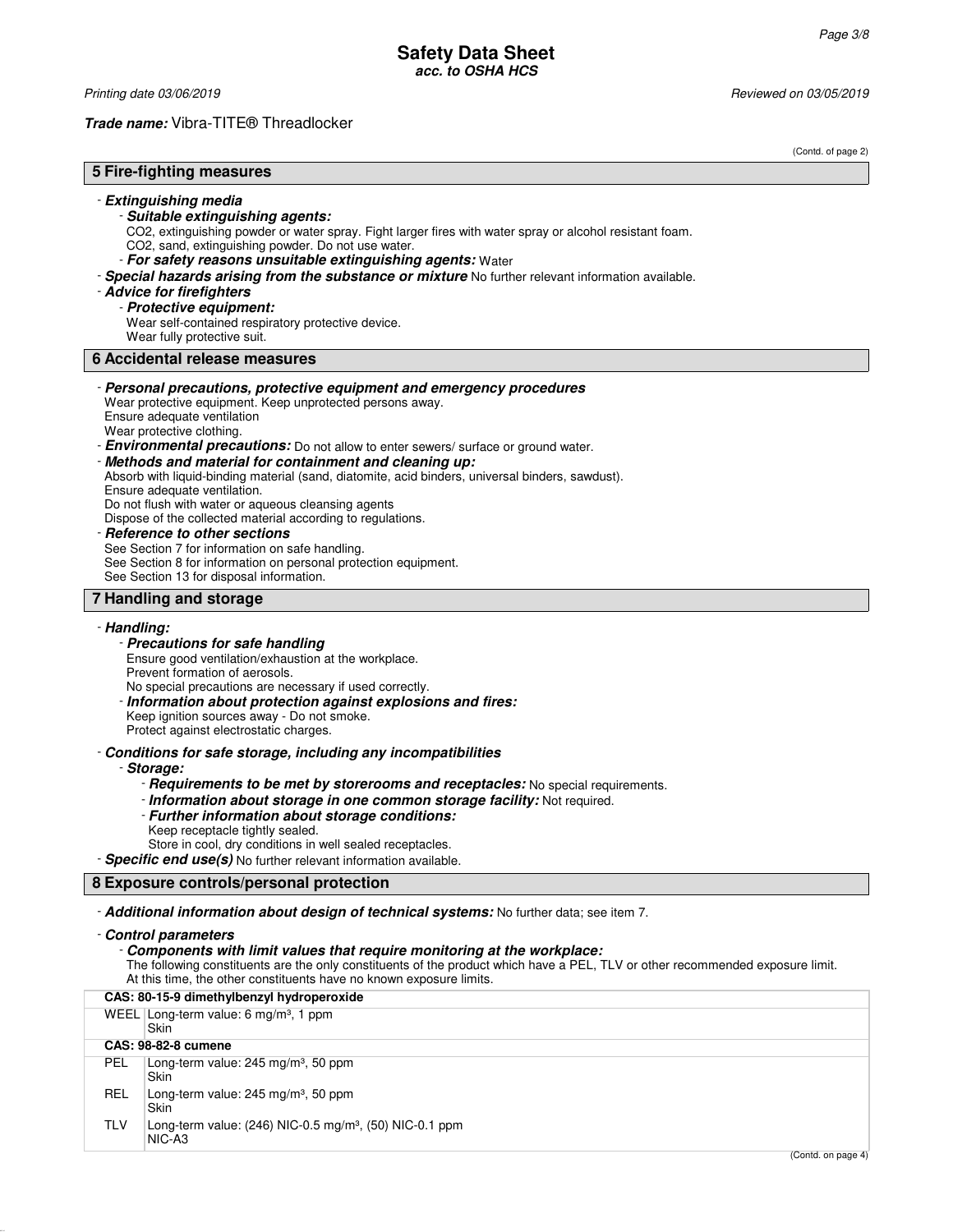(Contd. of page 3)

### **Safety Data Sheet acc. to OSHA HCS**

### **Trade name:** Vibra-TITE® Threadlocker

Printing date 03/06/2019 Reviewed on 03/05/2019

- **Additional information:** The lists that were valid during the creation were used as basis.

#### - **Exposure controls**

- **Personal protective equipment:**
	- **General protective and hygienic measures:**

Keep away from foodstuffs, beverages and feed. Immediately remove all soiled and contaminated clothing.

Wash hands before breaks and at the end of work.

Avoid contact with the eyes and skin.

- **Breathing equipment:**

Not required.

In case of brief exposure or low pollution use respiratory filter device. In case of intensive or longer exposure use respiratory protective device that is independent of circulating air.

- **Protection of hands:**



The glove material has to be impermeable and resistant to the product/ the substance/ the preparation. Selection of the glove material on consideration of the penetration times, rates of diffusion and the degradation

#### - **Material of gloves**

The selection of the suitable gloves does not only depend on the material, but also on further marks of quality and varies from manufacturer to manufacturer. As the product is a preparation of several substances, the resistance of the glove material can not be calculated in advance and has therefore to be checked prior to the application. Nitrile rubber, NBR

### - **Penetration time of glove material**

The exact break through time has to be found out by the manufacturer of the protective gloves and has to be observed. - **Eye protection:**





Tightly sealed goggles

- **Body protection:** Protective work clothing

| 9 Physical and chemical properties                                                                           |                                                                          |  |
|--------------------------------------------------------------------------------------------------------------|--------------------------------------------------------------------------|--|
| - Information on basic physical and chemical properties<br>- General Information<br>- Appearance:<br>- Form: | Fluid                                                                    |  |
| - Color:                                                                                                     | Green                                                                    |  |
| - Odor:                                                                                                      | Characteristic                                                           |  |
| - Odor threshold:                                                                                            | Not determined.                                                          |  |
| - pH-value:                                                                                                  | Not determined.                                                          |  |
| - Change in condition<br>- Melting point/Melting range:<br>- Boiling point/Boiling range:                    | Undetermined.<br>≥ 200 °C (≥ 392 °F)                                     |  |
| - Flash point:                                                                                               | 95 °C (203 °F)                                                           |  |
| - Flammability (solid, gaseous):                                                                             | Not applicable.                                                          |  |
| - Decomposition temperature:                                                                                 | Not determined.                                                          |  |
| - Auto igniting:                                                                                             | Product is not selfigniting.                                             |  |
| - Danger of explosion:                                                                                       | Product does not present an explosion hazard.                            |  |
| - Explosion limits:<br>- Lower:<br>- Upper:                                                                  | Not determined.<br>Not determined.                                       |  |
| - Vapor pressure at 20 $^{\circ}$ C (68 $^{\circ}$ F):                                                       | $\leq$ 0.1 hPa ( $\leq$ 0.1 mm Hg)                                       |  |
| - Density:<br>- Relative density<br>- Vapor density<br>- Evaporation rate                                    | Not determined.<br>Not determined.<br>Not determined.<br>Not determined. |  |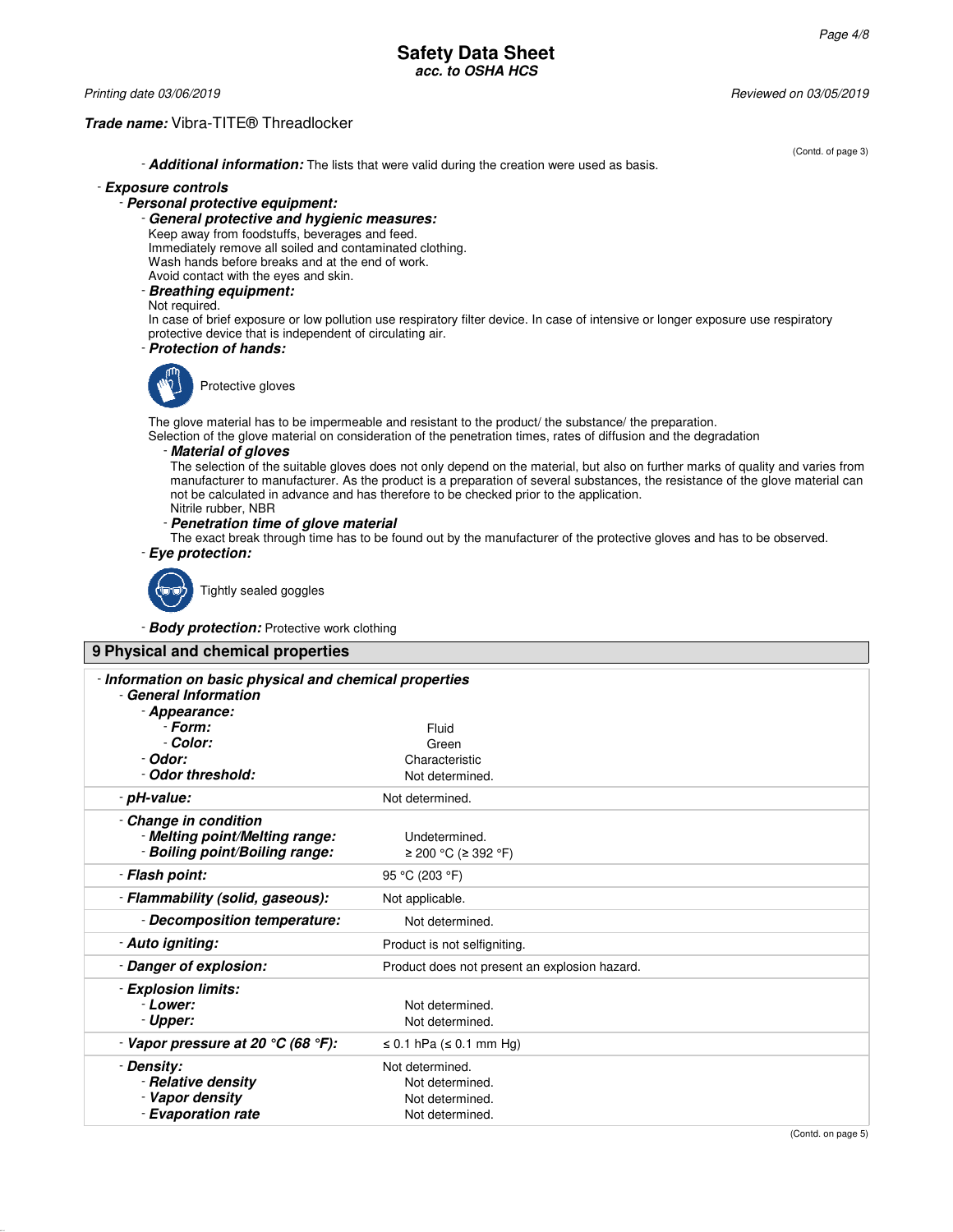#### **Trade name:** Vibra-TITE® Threadlocker

|                                                                   |                                            | (Contd. of page 4) |
|-------------------------------------------------------------------|--------------------------------------------|--------------------|
| - Solubility in / Miscibility with                                |                                            |                    |
| - Water:                                                          | Not miscible or difficult to mix.          |                    |
| - <b>Partition coefficient (n-octanol/water):</b> Not determined. |                                            |                    |
| - Viscosity:                                                      |                                            |                    |
| - Dynamic:                                                        | Not determined.                            |                    |
| - Kinematic:                                                      | Not determined.                            |                    |
| - Solvent content:                                                |                                            |                    |
| - Organic solvents:                                               | 0.8%                                       |                    |
| - Water:                                                          | 1.3%                                       |                    |
| VOC content:                                                      | 0.80%                                      |                    |
|                                                                   | 8.0 g/l / 0.07 lb/gal                      |                    |
| - Solids content:                                                 | 77.5 %                                     |                    |
| - Other information                                               | No further relevant information available. |                    |
| <b>10 Stability and reactivity</b>                                |                                            |                    |
| - <b>Reactivity</b> No further relevant information available.    |                                            |                    |

- **Chemical stability**

- **Thermal decomposition / conditions to be avoided:** No decomposition if used according to specifications.
- **Possibility of hazardous reactions** No dangerous reactions known.
- **Conditions to avoid** No further relevant information available.
- **Incompatible materials:** No further relevant information available.
- **Hazardous decomposition products:**
- Aldehyde
- Hydrocarbons

### **11 Toxicological information**

### - **Information on toxicological effects**

### - **Acute toxicity:**

|                            |                  | - LD/LC50 values that are relevant for classification: |
|----------------------------|------------------|--------------------------------------------------------|
|                            |                  | <b>ATE (Acute Toxicity Estimate)</b>                   |
| Oral                       | LD50             | 16,777 mg/kg (rat)                                     |
| Dermal                     | LD50             | 29,762 mg/kg (rat)                                     |
|                            |                  | Inhalative $ LOG0/4 h 13.095 mg/1 (rat)$               |
|                            |                  | CAS: 80-15-9 dimethylbenzyl hydroperoxide              |
| Oral                       | LD50             | 382 mg/kg (rat)                                        |
| Dermal                     | LD <sub>50</sub> | 500 mg/kg (rat)                                        |
|                            |                  | Inhalative $ LG50/4 h 220 mg/l$ (rat)                  |
|                            |                  | CAS: 114-83-0 2'-phenylacetohydrazide                  |
| Oral                       | LD50             | 270 mg/kg (mouse)                                      |
| <b>CAS: 98-82-8 cumene</b> |                  |                                                        |
| Oral                       | LD50             | 1,400 mg/kg (rat)                                      |
| Dermal                     | LD50             | 12,300 mg/kg (rabbit)                                  |
|                            |                  | Inhalative $ LG50/4 h 24.7 mg/l$ (mouse)               |
|                            |                  | Pulman Ludrant affairs                                 |

### - **Primary irritant effect:**

- **on the skin:** Irritant to skin and mucous membranes.

- **on the eye:** Irritating effect.
- **Sensitization:** Sensitization possible through skin contact.

#### - **Additional toxicological information:**

The product shows the following dangers according to internally approved calculation methods for preparations: Irritant

#### - **Carcinogenic categories**

|                       | - IARC (International Agency for Research on Cancer) |    |
|-----------------------|------------------------------------------------------|----|
| CAS: 98-82-8          | cumene                                               | 2B |
| CAS: 91-20-3          | naphthalene                                          | 2B |
| CAS: 1330-20-7 xylene |                                                      |    |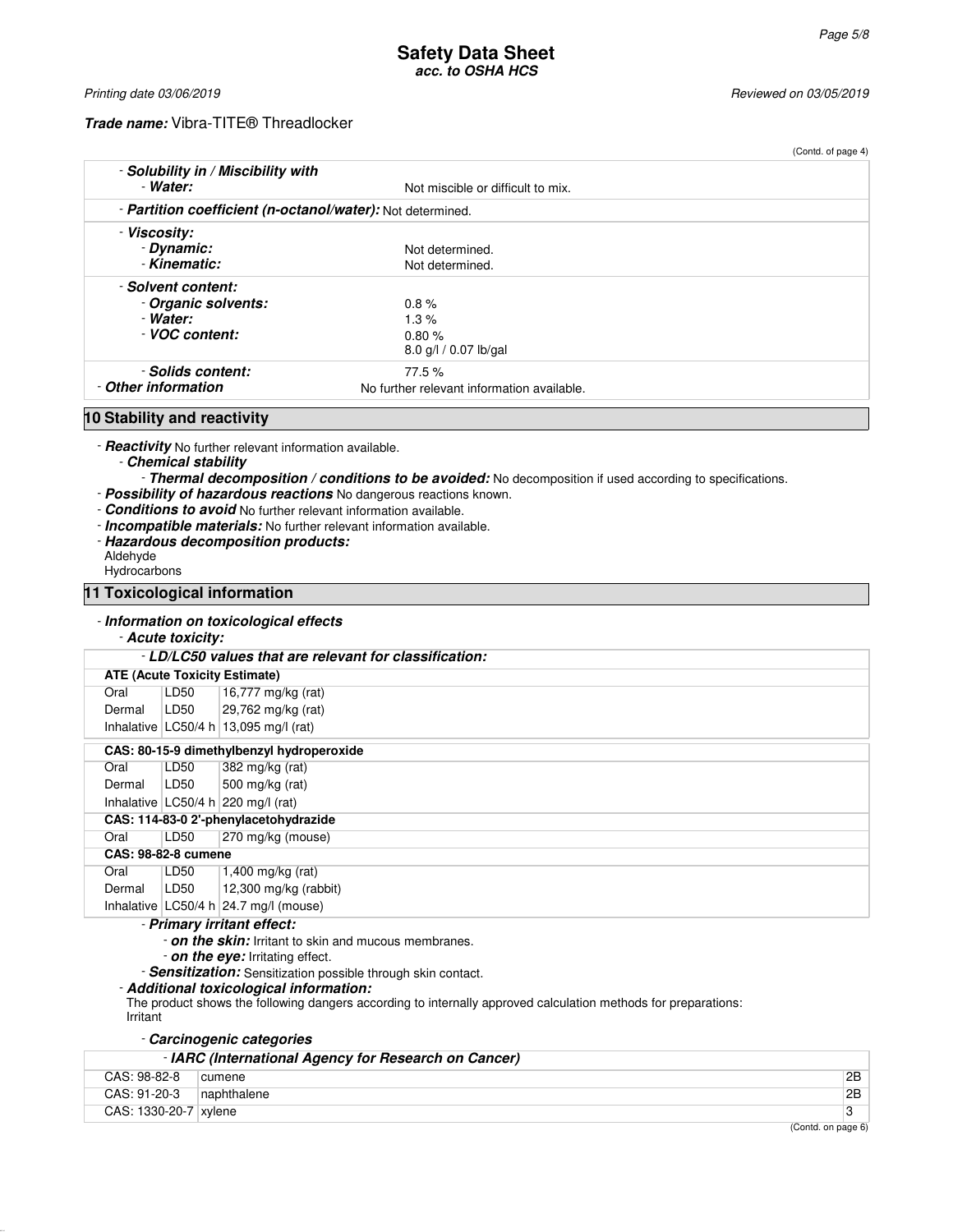Printing date 03/06/2019 **Reviewed on 03/05/2019** 

## **Trade name:** Vibra-TITE® Threadlocker

|                                                                                             |                                                                                                                                                                                                                                                                | (Contd. of page 5)                                                                                                                                                                                                                                                                                                                                                                                                   |   |
|---------------------------------------------------------------------------------------------|----------------------------------------------------------------------------------------------------------------------------------------------------------------------------------------------------------------------------------------------------------------|----------------------------------------------------------------------------------------------------------------------------------------------------------------------------------------------------------------------------------------------------------------------------------------------------------------------------------------------------------------------------------------------------------------------|---|
|                                                                                             | - NTP (National Toxicology Program)                                                                                                                                                                                                                            |                                                                                                                                                                                                                                                                                                                                                                                                                      |   |
| CAS: 98-82-8                                                                                | cumene                                                                                                                                                                                                                                                         |                                                                                                                                                                                                                                                                                                                                                                                                                      | R |
|                                                                                             | CAS: 130-15-4 1,4-naphthoquinone                                                                                                                                                                                                                               |                                                                                                                                                                                                                                                                                                                                                                                                                      | R |
| CAS: 91-20-3                                                                                | naphthalene                                                                                                                                                                                                                                                    |                                                                                                                                                                                                                                                                                                                                                                                                                      | R |
|                                                                                             |                                                                                                                                                                                                                                                                | - OSHA-Ca (Occupational Safety & Health Administration)                                                                                                                                                                                                                                                                                                                                                              |   |
|                                                                                             | None of the ingredients is listed.                                                                                                                                                                                                                             |                                                                                                                                                                                                                                                                                                                                                                                                                      |   |
| 12 Ecological information                                                                   |                                                                                                                                                                                                                                                                |                                                                                                                                                                                                                                                                                                                                                                                                                      |   |
| - Toxicity<br>- General notes:<br>- PBT: Not applicable.<br>- <b>vPvB</b> : Not applicable. | - <b>Aquatic toxicity:</b> No further relevant information available.<br>- Behavior in environmental systems:<br>- Mobility in soil No further relevant information available.<br>- Additional ecological information:<br>- Results of PBT and vPvB assessment | - Persistence and degradability No further relevant information available.<br>- Bioaccumulative potential No further relevant information available.<br>Water hazard class 1 (Self-assessment): slightly hazardous for water<br>Do not allow undiluted product or large quantities of it to reach ground water, water course or sewage system.<br>- Other adverse effects No further relevant information available. |   |
| 13 Disposal considerations                                                                  |                                                                                                                                                                                                                                                                |                                                                                                                                                                                                                                                                                                                                                                                                                      |   |
| - Waste treatment methods                                                                   |                                                                                                                                                                                                                                                                | - Recommendation: Must not be disposed of together with household garbage. Do not allow product to reach sewage system.                                                                                                                                                                                                                                                                                              |   |
| - Uncleaned packagings:                                                                     |                                                                                                                                                                                                                                                                | - <b>Recommendation:</b> Disposal must be made according to official regulations.                                                                                                                                                                                                                                                                                                                                    |   |
| 14 Transport information                                                                    |                                                                                                                                                                                                                                                                |                                                                                                                                                                                                                                                                                                                                                                                                                      |   |
| - UN-Number                                                                                 | - DOT, ADN, IMDG, IATA                                                                                                                                                                                                                                         | not regulated                                                                                                                                                                                                                                                                                                                                                                                                        |   |
| - UN proper shipping name                                                                   | - DOT, ADN, IMDG, IATA                                                                                                                                                                                                                                         | not regulated                                                                                                                                                                                                                                                                                                                                                                                                        |   |
|                                                                                             | - Transport hazard class(es)                                                                                                                                                                                                                                   |                                                                                                                                                                                                                                                                                                                                                                                                                      |   |
| - Class                                                                                     | - DOT, ADN, IMDG, IATA                                                                                                                                                                                                                                         | not regulated                                                                                                                                                                                                                                                                                                                                                                                                        |   |
| - Packing group<br>- DOT, IMDG, IATA                                                        |                                                                                                                                                                                                                                                                | not regulated                                                                                                                                                                                                                                                                                                                                                                                                        |   |
| - Environmental hazards:<br>- Marine pollutant:                                             |                                                                                                                                                                                                                                                                | No                                                                                                                                                                                                                                                                                                                                                                                                                   |   |
|                                                                                             | - Special precautions for user                                                                                                                                                                                                                                 | Not applicable.                                                                                                                                                                                                                                                                                                                                                                                                      |   |
| and the IBC Code                                                                            |                                                                                                                                                                                                                                                                | - Transport in bulk according to Annex II of MARPOL73/78<br>Not applicable.                                                                                                                                                                                                                                                                                                                                          |   |

- **UN "Model Regulation":** Not regulated

# **15 Regulatory information**

### - **Safety, health and environmental regulations/legislation specific for the substance or mixture** - **Sara**

| - Section 355 (extremely hazardous substances): |                                                   |  |  |
|-------------------------------------------------|---------------------------------------------------|--|--|
|                                                 | None of the ingredients is listed.                |  |  |
|                                                 | - Section 313 (Specific toxic chemical listings): |  |  |
| CAS: 80-15-9                                    | dimethylbenzyl hydroperoxide                      |  |  |
| CAS: 98-82-8                                    | cumene                                            |  |  |
| CAS: 91-20-3                                    | naphthalene                                       |  |  |
|                                                 | (Contd. on page 7)                                |  |  |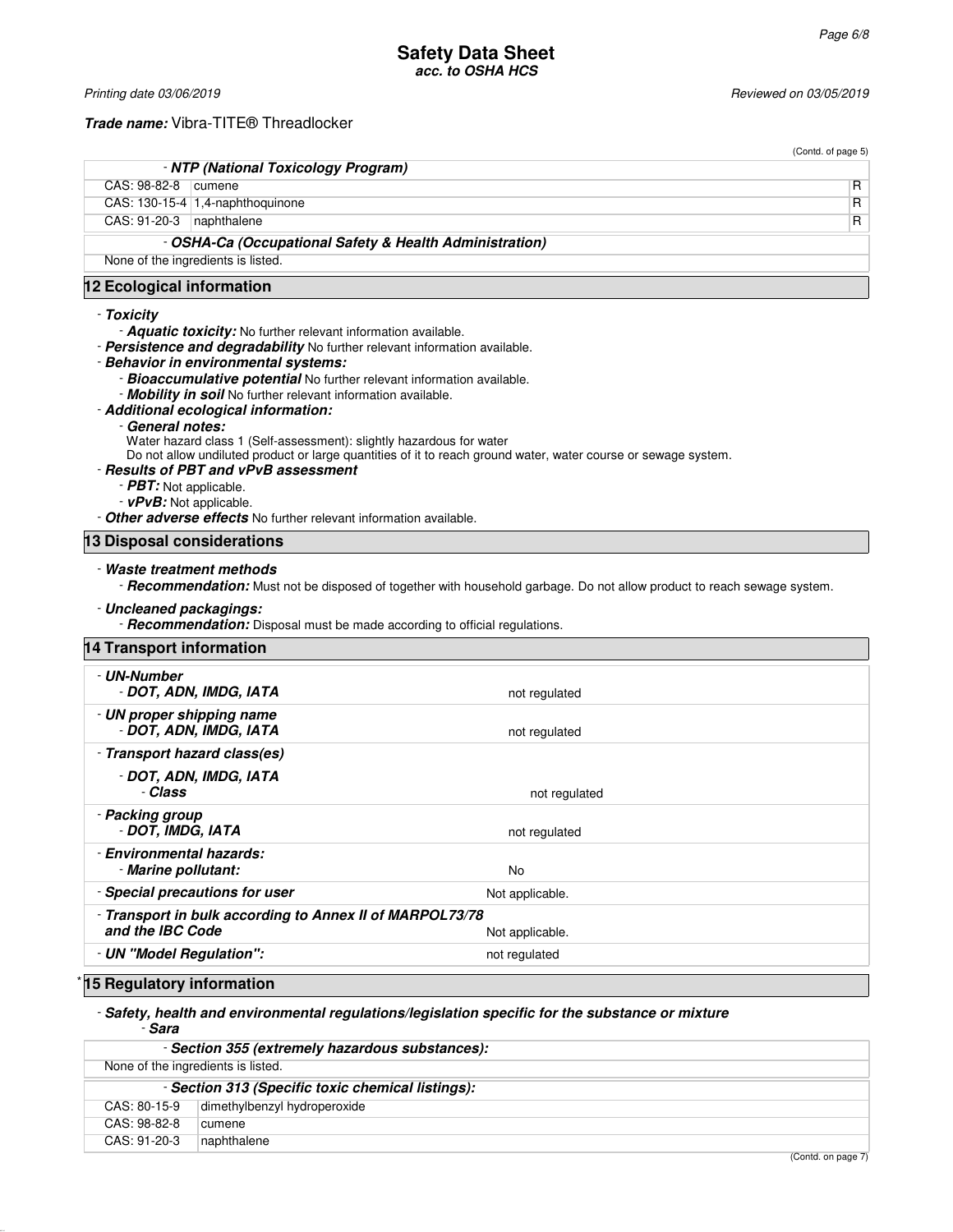Printing date 03/06/2019 **Reviewed on 03/05/2019** 

# **Trade name:** Vibra-TITE® Threadlocker

| CAS: 1330-20-7 xylene              |                                                                                                             | (Contd. of page 6) |
|------------------------------------|-------------------------------------------------------------------------------------------------------------|--------------------|
|                                    |                                                                                                             |                    |
|                                    | - TSCA (Toxic Substances Control Act):                                                                      |                    |
|                                    | 2-(2-methylprop-2-enoyloxy)ethyl 2-methylprop-2-enoate<br>methacrylic acid, monoester with propane-1,2-diol |                    |
| Saccharin                          |                                                                                                             |                    |
| dimethylbenzyl hydroperoxide       |                                                                                                             |                    |
| propane-1,2-diol                   |                                                                                                             |                    |
| 2'-phenylacetohydrazide            |                                                                                                             |                    |
| cumene                             |                                                                                                             |                    |
| 2-Phenyl-2-propanol                |                                                                                                             |                    |
|                                    | Distillates (petroleum), hydrotreated light naphthenic                                                      |                    |
| Solvent Blue 98                    |                                                                                                             |                    |
|                                    | tetrasodium ethylenediaminetetraacetate                                                                     |                    |
| N-isopropylhydroxylamine           |                                                                                                             |                    |
|                                    | 1-hydroxyethane-1,1-diylbis(phosphonic acid)                                                                |                    |
|                                    | Solvent naphtha (petroleum), heavy arom.                                                                    |                    |
| 1,4-naphthoquinone                 |                                                                                                             |                    |
| Colorant                           |                                                                                                             |                    |
| naphthalene                        |                                                                                                             |                    |
| phosphorous acid                   |                                                                                                             |                    |
| 2-Propanone, oxime                 |                                                                                                             |                    |
| xylene                             |                                                                                                             |                    |
| Deionized water                    |                                                                                                             |                    |
|                                    |                                                                                                             |                    |
|                                    | - TSCA new (21st Century Act): (Substances not listed)                                                      |                    |
|                                    | CAS: 25852-47-5 2-(2-methylprop-2-enoyloxy)ethyl 2-methylprop-2-enoate                                      |                    |
|                                    | Modified Epoxy Acrylate Oligomer                                                                            |                    |
| CAS: 114-83-0                      | 2'-phenylacetohydrazide                                                                                     |                    |
|                                    | - Hazardous Air Pollutants                                                                                  |                    |
| CAS: 98-82-8                       | cumene                                                                                                      |                    |
|                                    | CAS: 130-15-4   1,4-naphthoquinone                                                                          |                    |
| CAS: 91-20-3                       | naphthalene                                                                                                 |                    |
| CAS: 1330-20-7 xylene              |                                                                                                             |                    |
| - Proposition 65                   |                                                                                                             |                    |
|                                    | - Chemicals known to cause cancer:                                                                          |                    |
| CAS: 98-82-8   cumene              |                                                                                                             |                    |
| CAS: 91-20-3 naphthalene           |                                                                                                             |                    |
|                                    | - Chemicals known to cause reproductive toxicity for females:                                               |                    |
| None of the ingredients is listed. |                                                                                                             |                    |
|                                    |                                                                                                             |                    |
|                                    | - Chemicals known to cause reproductive toxicity for males:                                                 |                    |
| None of the ingredients is listed. |                                                                                                             |                    |
|                                    | - Chemicals known to cause developmental toxicity:                                                          |                    |
| None of the ingredients is listed. |                                                                                                             |                    |
|                                    | - Carcinogenic categories                                                                                   |                    |
|                                    | - EPA (Environmental Protection Agency)                                                                     |                    |
| CAS: 98-82-8                       |                                                                                                             |                    |
|                                    | cumene                                                                                                      | D, CBD             |
| CAS: 91-20-3                       | naphthalene                                                                                                 | C, CBD<br>I        |
| CAS: 1330-20-7 xylene              |                                                                                                             |                    |
|                                    | - TLV (Threshold Limit Value established by ACGIH)                                                          |                    |
| CAS: 91-20-3                       | naphthalene                                                                                                 | A4                 |
| CAS: 1330-20-7 xylene              |                                                                                                             | A4                 |
|                                    | - NIOSH-Ca (National Institute for Occupational Safety and Health)                                          |                    |
| None of the ingredients is listed. |                                                                                                             |                    |
|                                    | - Chemical safety assessment: A Chemical Safety Assessment has not been carried out.                        |                    |